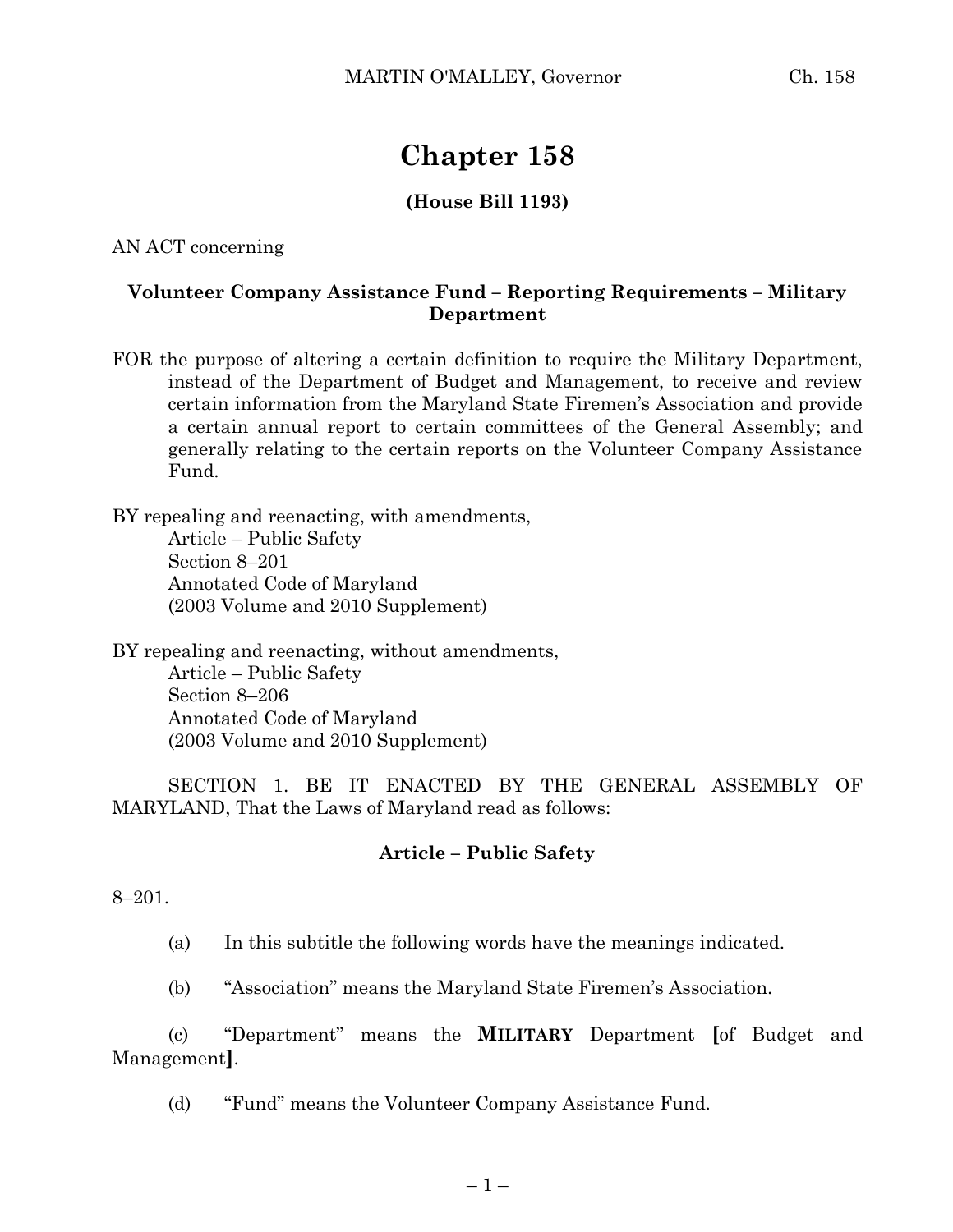(e) "Volunteer company" means a volunteer ambulance, fire, or rescue company:

- (1) located in the State; or
- (2) located outside the State if the company:
	- (i) has been a member of the Association for at least the past 10

years; and

(ii) has a first due response area in the State.

8–206.

(a) On or before August 30 of each fiscal year, the Association shall submit to the Department, the Legislative Auditor, and to the Board of Public Works an annual report that includes:

(1) the number and total amount of grants and the number and total amount of loans made in the previous fiscal year;

- (2) for each grant or loan made:
	- (i) the volunteer company that received the grant or loan;
	- (ii) the amount of the grant or loan; and
	- (iii) the specific purpose of making the grant or loan;
- (3) for each volunteer company that received a grant or loan:

(i) the financial statement of the volunteer company for the previous fiscal year or the year in which the grant or loan was received, whichever is available; and

(ii) documentation of the volunteer company's actual expenditures from the grant or loan;

(4) for each loan made, the terms of the loan, including origination date, loan term, payment terms, payment amount, payments made to date, outstanding balance, and loan status; and

(5) summary listings of grants and loans made during the previous fiscal year and outstanding loans, by county.

(b) The Department shall: